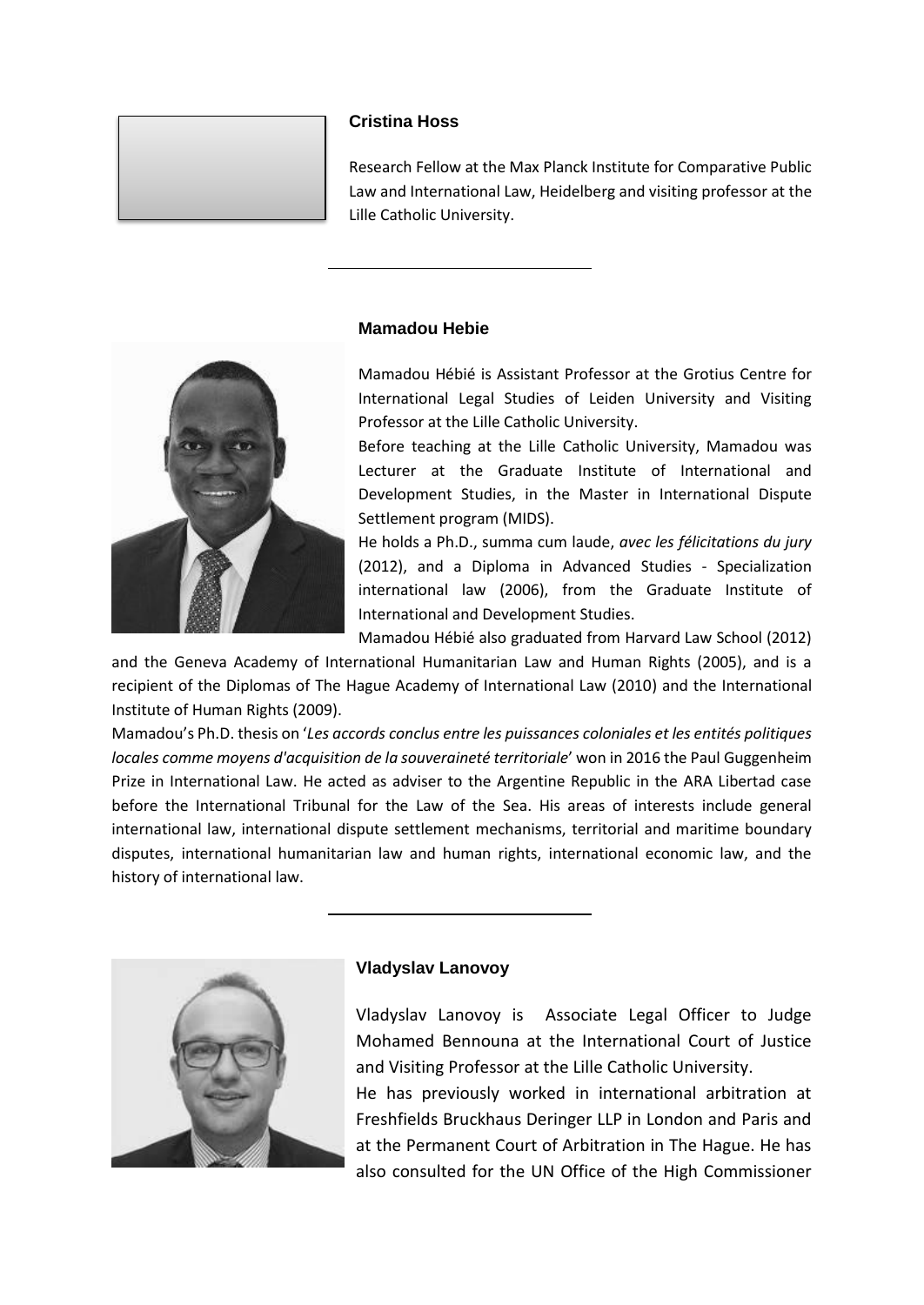for Human Rights and the UN Environment Programme in Geneva. Vladyslav holds a Ph.D. in International law from the Graduate Institute of International and Development Studies in Geneva and is the author of 'Complicity and its Limits in the Law of International Responsibility' (Hart 2016). He is admitted to practice law as a solicitor in England and Wales.



## **Aurélien Raccah**

Aurélien Raccah is Associate Professor at the Lille Catholic University since 2009, and Assessor to the dean in charge of international development. He is also a teaching director of the European law degree, co-director of the International and European Law School (IELS), and head of the PrepAvocat and member of the C3RD.

He holds a Ph.D. in comparative public law since 2009. His thesis topic is: "The direct application of European Union law by

decentralised entities. Comparative approach in Germany, the United Kingdom and France". He was admitted to practice law as a lawyer in 2009 and practises at ELEA (Paris).

He teaches in European Legal Proceedings, European Integration, German Public Law. He also supervises a research seminar on International and European law.



### **Yannick Radi**

Yannick Radi is a Professor of Public International Law at the Law Faculty of the University of Louvain (UCLouvain), and a visiting professor at the Lille Catholic University. He is Editor-in-Chief of the Brill Research Perspectives in International Legal Theory and Practice. Yannick is a member of various scientific committees and research projects, especially the International Committee of the International Law Association on the 'Rule of Law and International Investment Law'.

He holds a Ph.D. and an LL.M. from the European University Institute and an LL.M. from the University Paris II Panthéon-Assas. His areas of expertise include International Dispute Settlement, Global Economic Governance and International Investment Law.

He is the author of several publications in these fields, notably a forthcoming textbook on International Investment Law and arbitration to be published by Cambridge University Press.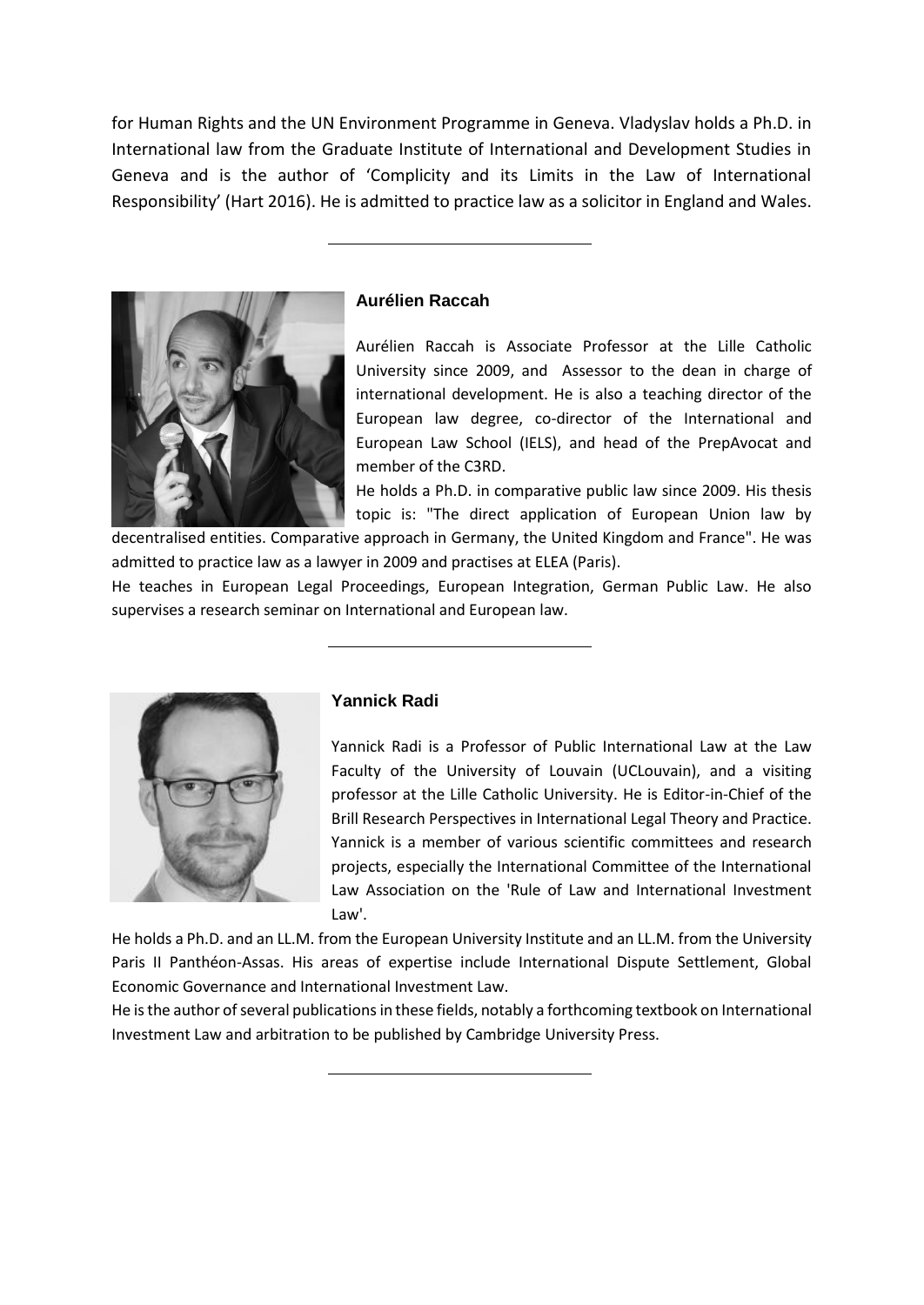

# **Valentina Volpe**

Valentina Volpe is Associate Professor in Public International Law at the Lille Catholic University, Co-Director of the LL.M in International Law, Security and Development and Senior Research Affiliate at the Max Planck Institute for Comparative Public Law and International Law (MPIL) in Heidelberg (Germany).

She holds a Ph.D. summa *cum laude* in Law and Legal Theory from the Italian Institute of Human Sciences (SUM) of Naples (today Scuola Normale Superiore of Pisa) and is a former Visiting Researcher at Yale Law School. During her career, she has had the

opportunity to study in Italy, France and in the US and to work as project manager for a grassroots NGO in the areas of international cooperation and human rights protection. She is currently an Associate Lecturer at LUISS Guido Carli University, Rome. She has been a Visiting Professor at the CUPL of Beijing, the UN-mandate University for Peace (UPEACE) in San José, Costa Rica, and at the University of Mannheim, Germany.

Her research interests cover the fields of European and International Public Law, encompassing disciplines such as global governance, democracy promotion, human rights, comparative public law, and European law.



# **Matteo Giuseppe Vaccaro-Incisa**

Matteo Giuseppe Vaccaro-Incisa is currently Visiting Professor at the Lille Catholic University as well as a Professor in International Law and International Legal Dispute Settlement at the IESEG School of Management. He also practices law and counsel at the Studio Legale Vaccaro.

Matteo holds a Ph.D. in Philosophy and International Law with honours (2014) from the Geneva University, a Ph.D. in Philosophy (2014) from the Università Commerciale 'Luigi Bocconi' and an Advanced LL.M. in International Dispute Settlement (2009).

His research interests are International Arbitration, International Dispute Settlement, International Investment Law, Legal Theory, and Public International Law. Among his recent publications : Chaisse J., Vaccaro-Incisa G. M., (2018), "The EU investment court: challenges on the path ahead,Columbia Law School Center on Sustainable Investment, Columbia FDI Perspectives, Vaccaro-Incisa G. M., (2017); *Crimea's Secession from Ukraine and Accession to the Russian Federation as an Instance of North(- West) v. South(-East) Divide in the Understanding of International Law,* Santa Clara Journal of International Law,15(2), pp. 125-156 and Vaccaro-Incisa G. M., (2016), *Book review of: M. Arnone & L. Borlini - Corruption, Economic Analysis and International Law,* Leiden Journal of International Law, 29(1), pp. 275-278.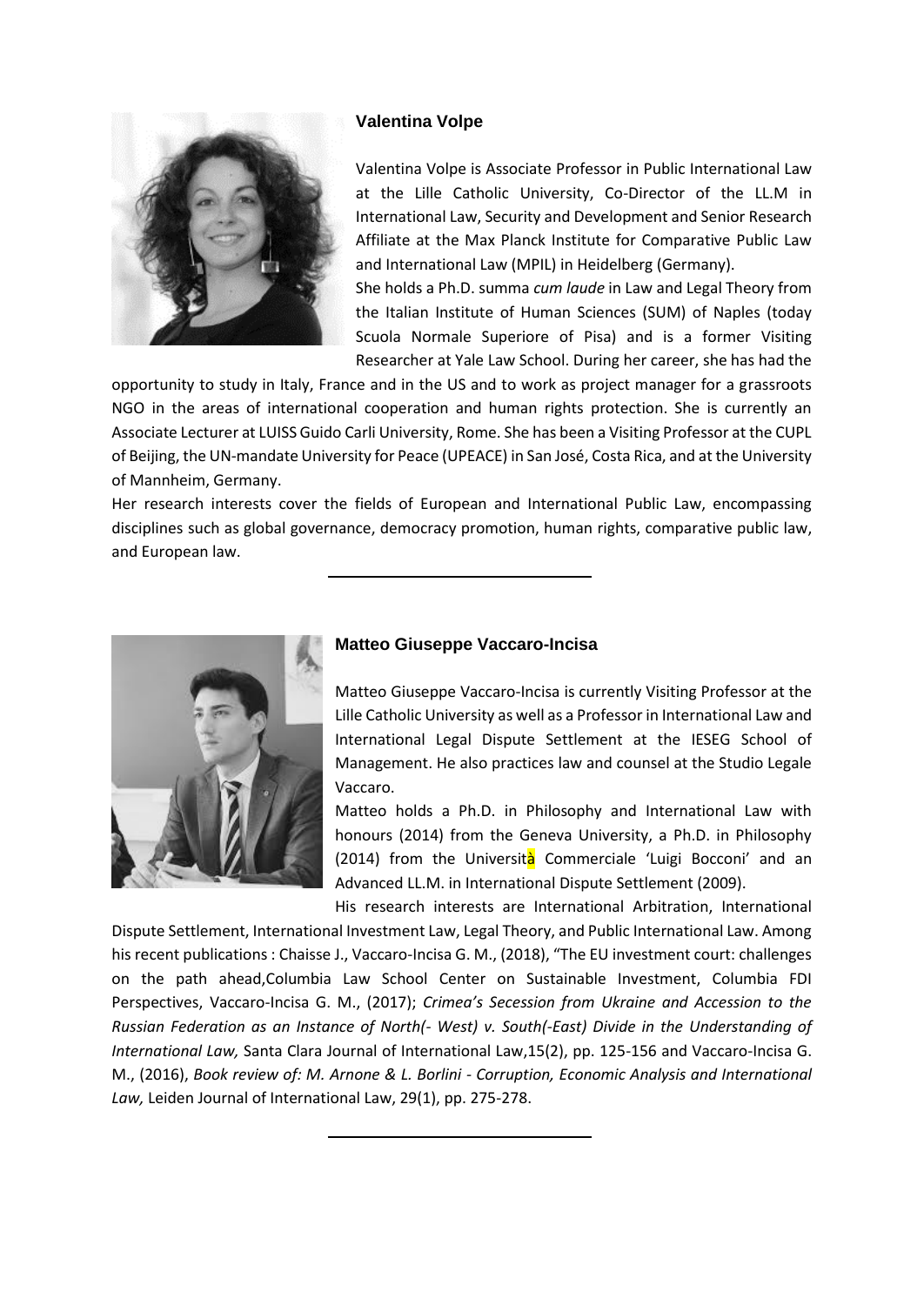## **Sarah Durelle-Marc**



Sarah Durelle-Marc is Associate professor at the Lille Catholic University. She teaches about the Actors and parliamentary institutions in the European Union at IEP of Lille, and she is the head of the Law and Political Science Bachelor's program at the Lille Catholic University. She is also a member of the DISE Chair - Law and best interests of the child (the Lille Catholic University), a member of C3RD - Centre de recherche sur les relations entre le risque et le droit (FLD the Lille Catholic University) and an associate Member of IODE - Institut de l'Ouest: Droit et Europe, Faculté de

Droit et de Science politique (University of Renne).

She holds a Ph.D. in European Law with honours (2011) and an LL.M in European Law (1999) from the University of Rennes.

Among her research interests are Protection of children and European Law.

Her recent publications are : "L'enfant adopté simple: une situation fiscalement précaire en cas de décès de l'adoptant pendant la minorité de l'enfant", " La responsabilité du chef de l'État français au regard de son action européenne", in Chr. GESLOT, P.-Y. MONJAL et J. ROSSETTO (dir), and "The international legal personality and the identity of the European Union". see year and publisher



# **Ioannis Panoussis**

Ioannis Panoussis is Dean of the Faculty of Law since July 2014. He also is Associate Professor of Public International Law at the faculty since 2006, he is the co-director of the Master 2 in International and European law in Human Rights, security and Development and a member of the C3RD.

He holds a Ph.D. in public law since 2006? His doctoral thesis is "The normative combination: research on an interpretation method at the service of human rights".

Among the courses he teaches: Public International law,

protection of vulnerable persons, Human Rights and Fundamental Liberties, International Humanitarian Law and International Human Rights Protection.

His main areas of research are public International Law, European law, human rights, Refugee Law and Constitutional Law.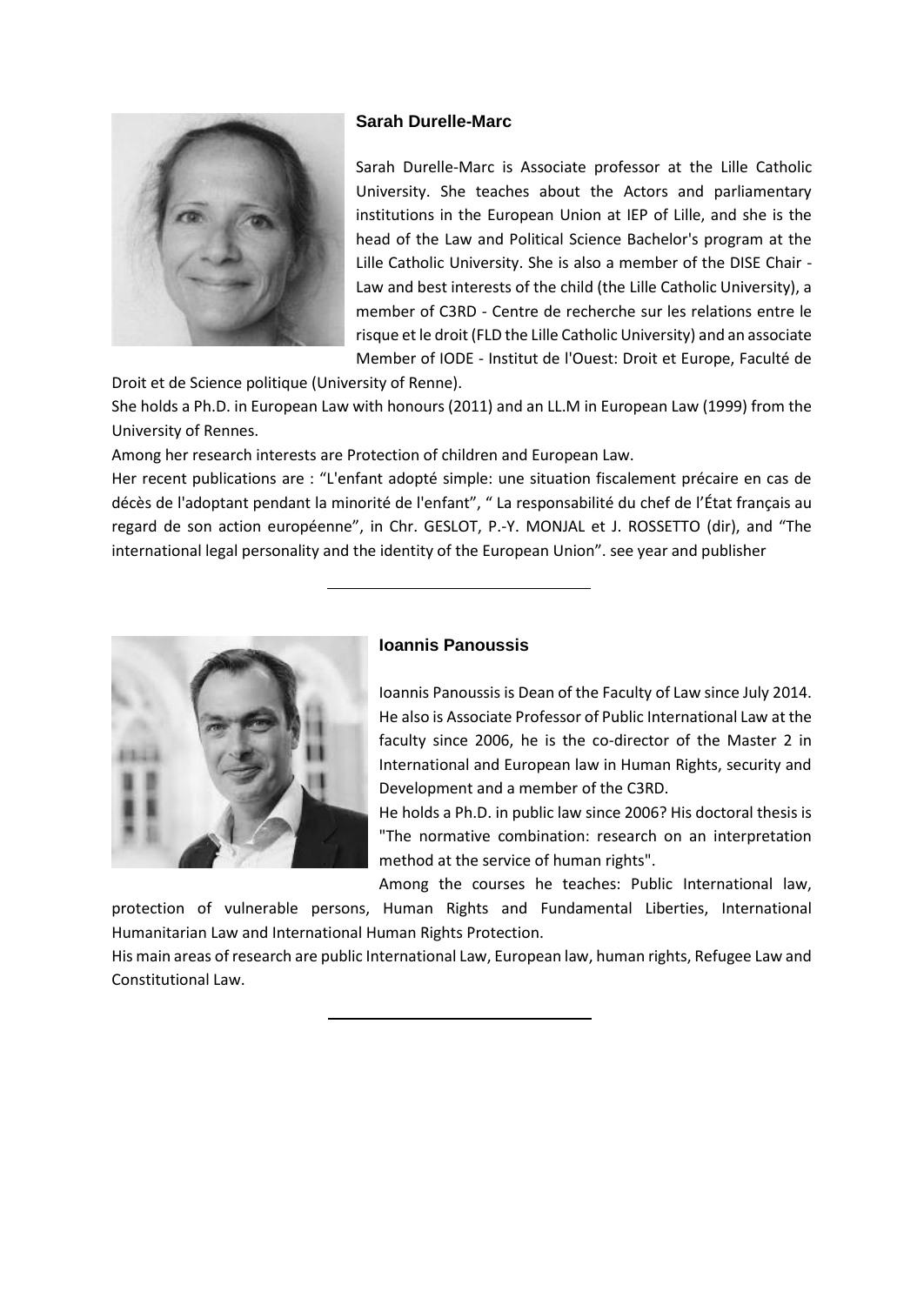

# **Eliane Fischer**

Eliane is a Principal Associate Disputes at Freshfield Bruckhaus Deringer and a Visiting Professor at the Lille Catholic University. She practices in the area of dispute resolution and international arbitration, with a particular focus on complex international construction and engineering disputes, sales and supply contracts, joint-venture disputes, energy projects, the telecoms sector as well as investment disputes. She has also acted as counsel or cocounsel in cases under various arbitration rules.

She is a former law clerk at the Administrative Court of the Canton

of Zurich (Switzerland) and a former case lawyer at the European Court of Human Rights in Strasbourg. Eliane holds a LL.M. from the University of Fribourg, Switzerland and an LL.M. in Internationals Affairs from the Graduate Institute of International and Development Studies, Geneva, Switzerland.



# **Leonardo Massai**

Leonardo is Associate at *Acclimatise* and Visiting Professor at the Lille Catholic University. He is a climate change law and policy specialist. He is experienced in providing training, assistance, advisory services, capacity building, research and teaching on international, regional and national climate change law and policy.

Leonardo holds a Ph.D. in Climate Change Law and is also associated with academic institutions where he regularly lectures in EU Law, International and EU Environmental Law, Climate

Change Law and Human Rights and Environment. He has a strong publication record in peer reviewed journals and is currently editor of several journals and portals on the subject.



## **Florin Dascalescu**

Florin Dascalescu is a Romanian-qualified lawyer and a member of the Brussels Bar. He is currently working for the European Investment Bank as a legal Counsel and is a Visiting Professor at the Lille Catholic University.

Before that Florin held an associate position in Van Bael & Bellis (Brussels Office) and practiced international Trade Law (primarily EU anti-dumping) and EU Competition Law. Prior to joining Van Bael & Bellis as an associate in 2007, Florin worked in a law firm in Romania

and taught seminars in public international law at the "Alexandru Ioan Cuza" University (Romania).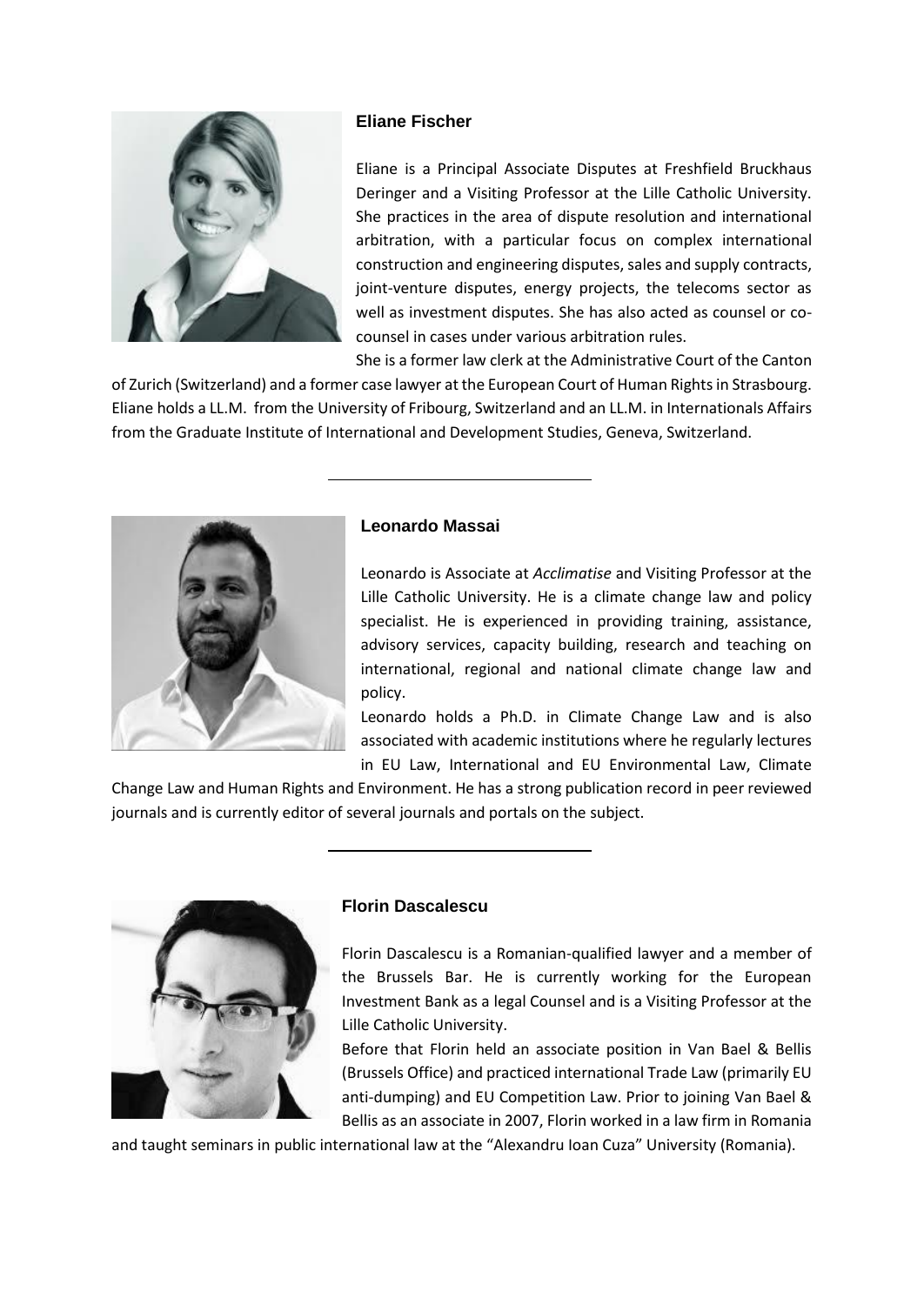He holds a DES degree from the Institute of European Studies (Brussels) and he was a Research Scholar (Grotius Fellow) at the Michigan Law School (Ann Arbor). He has constantly published studies in Romanian legal journals since 2003, on topics including Competition Law and Human Rights.



# **Pedro Pablo Silva Sanchez**

Pedro Pablo Silva Sánchez is a Researcher at the Centre for Marine Environmental Sciences (MARUM) at the University of Bremen. He holds a Ph.D. in International Law, International Environmental Law, International Law of the Sea and Marine Environment from the University of Bremen. During his career he has had the opportunity to study in Chile, Brazil, Scotland, The Netherlands and Germany and to work as a legal adviser and lawyer at the Ministry of Foreign Affairs of Chile. Currently, he is a Lecturer at the Bremen University of Applied Sciences – Hochshule Bremen, and at the Lille Catholic University. His research interests cover the fields of International Environmental Law and Climate Change Law, encompassing disciplines such as conflict resolution, lawsuits, human rights, arbitration, international trade law and public policy.



## **Nadia Bernaz**

Nadia Bernaz is an Associate Professor at the Wageningen University in The Netherlands and a Visiting Professor at the Lille Catholic University. Currently, she is also a Visiting Researcher at the Middlesex University (London), and an Associate Member at the BHRE Research Group. She holds a Ph.D. in International Law from Aix-Marseille University in France. She was Senior Lecturer in Law at Middlesex University and held positions at the Irish Centre for Human Rights (National University of Ireland Galway), Aix-Marseille University and Paul Cezanne University (Aix-en-Provence). She is the author of the book "Business and Human Rights, History, Law and

Policy. Bridging the Accountability Gap"; and runs the blog "Rights as Usual." Her main areas of research are Business and Human Rights, global and EU Environmental Law and global economic trade law.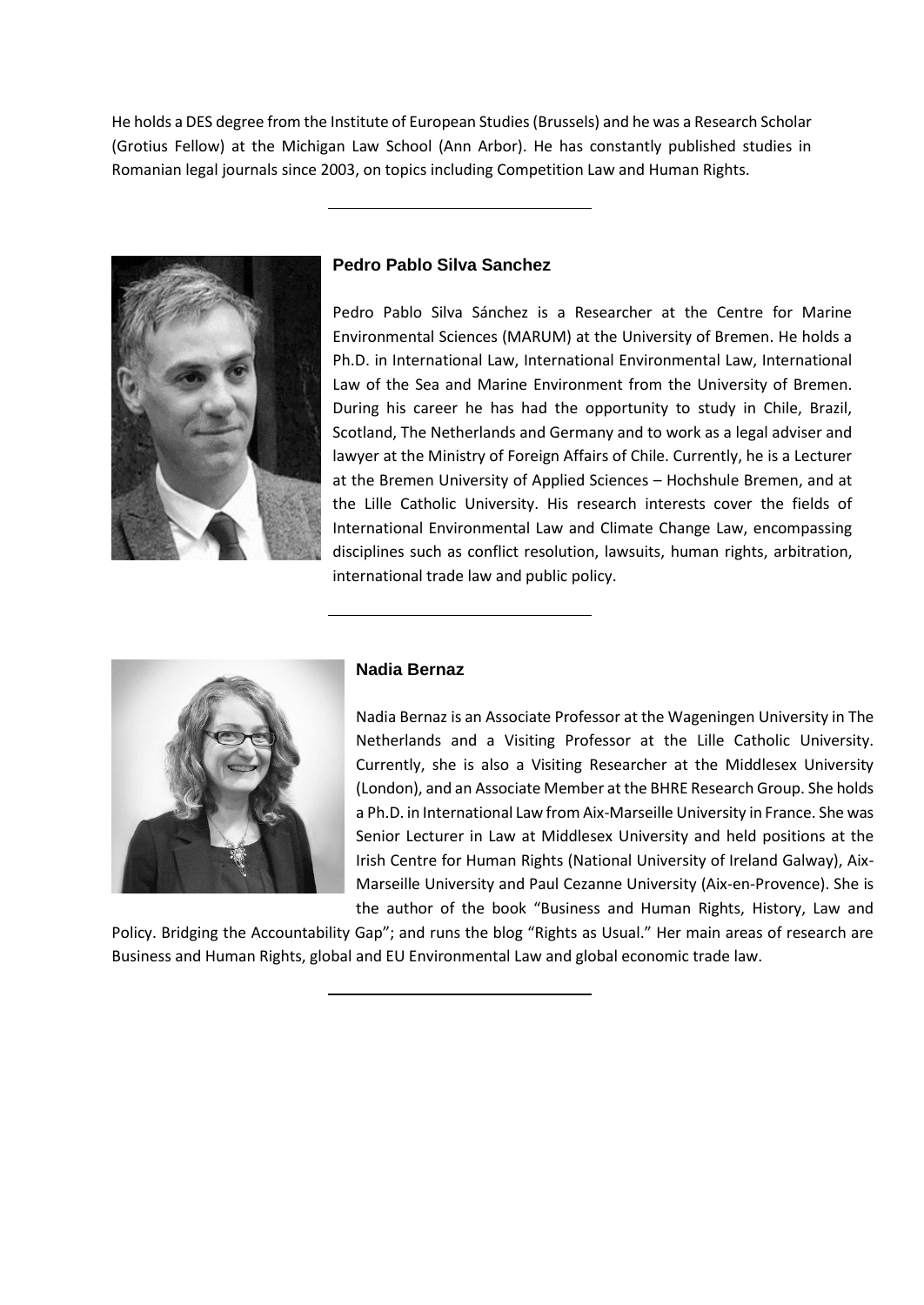

# **Marco Odello**

Marco Odello is a Lecturer in Law at the Department of Law & Criminology (Aberystwyth University, UK). He is also the Department Director of Research and Fellow of the Higher Education Academy and a Visiting Professor at the Lille Catholic University.

He holds a Ph.D. in Law *cum laude* from the Complutense University of Madrid.

Currently, he is General Editor of the Cambrian Law Review, member of the editorial board of Revista Internacional de Mediación. Marco has been guest Lecturer at Universities in Venezuela, Spain, The Netherlands, Sweden, Germany and Argentina. He has worked and co-operated with international institutions, such as the Italian Committee for UNICEF, the UN High Commissioner for Refugees, the Institute for University Cooperation,

the Collège Universitaire Henry Dunant, and the International Institute of Humanitarian Law.



# **Hélène Tigroudja**

Hélène Tigroudja is a Senior Global Fellow at the New York University School of Law (NYU). She is also a Law Professor at Aix-Marseille University (France), Co-Director of the Law School's Master Program of International Law, Director of the Summer School on Practice of Human Rights and Expert on reparations before the International Criminal Court and visiting professor at the Lille Catholic University. She holds a Ph.D. in Law, from the University of Lille 2.

She has acted regularly as an expert for the Council of Europe, the United Nations (UNODC programs on fight against terrorism) and the European

Union. Hélène is also Faculty Director of the Legal Clinic Aix Global Justice focusing on international human rights law. Her focus in teaching and research ranges from International Law, European law, International Human Rights law, international criminal law, and international migration law, with a special focus on comparative approaches of regional and universal human rights mechanisms, immunities of States and International Organizations, Responsibility of States for wrongful acts, law of armed conflicts, domestic implementation of international legal obligations and fight against terrorism. Is co-author of the book « Traité de droit international des droits de l'homme », published in 2016.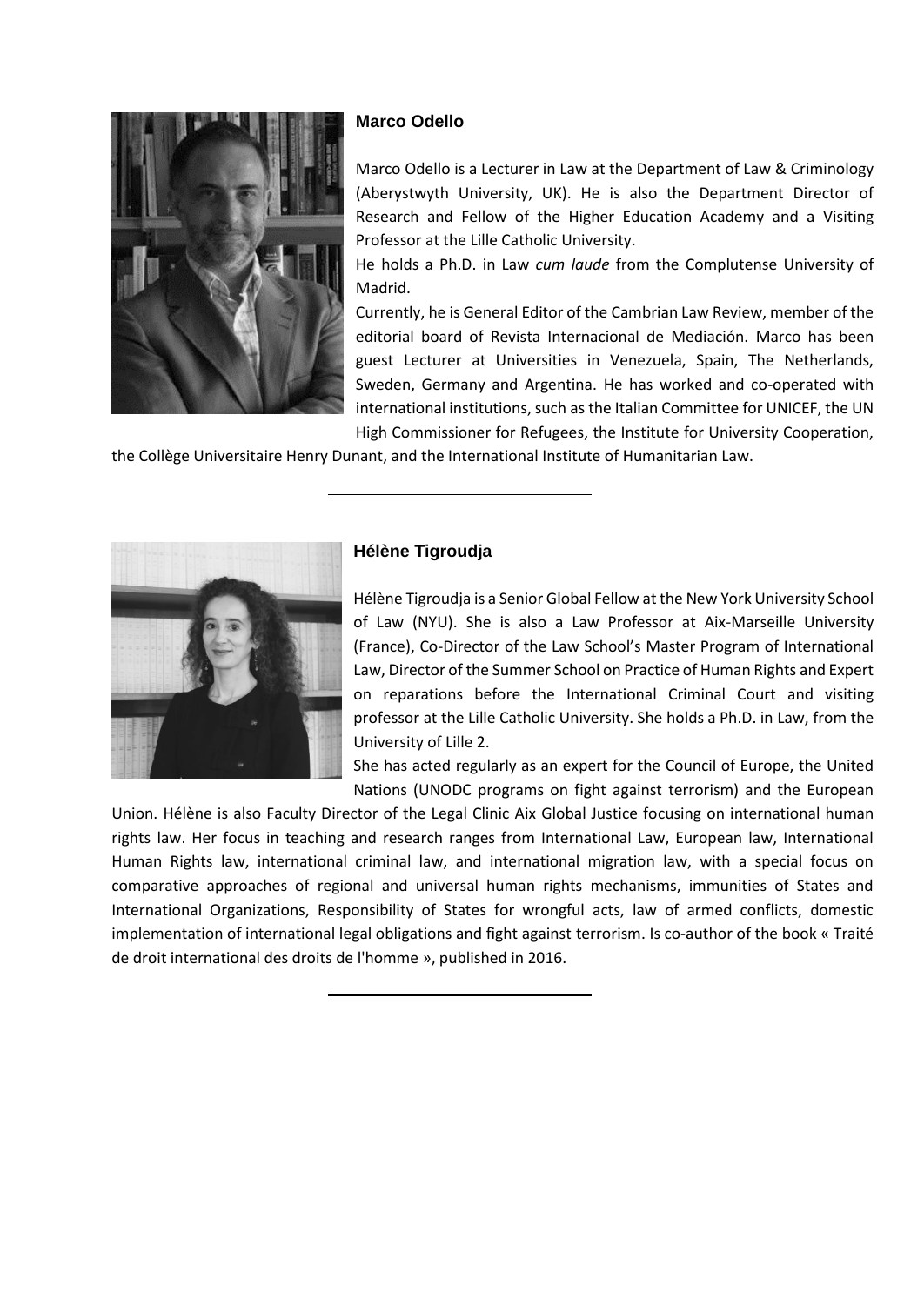

# **Valentina Volpe**

Valentina is an Associate Professor in Public International Law at the Lille Catholic University, co-director of the LL.M International Law and European Law and Senior Research Affiliate at the Max Planck Institute for Comparative Public Law and International Law (MPIL) in Heidelberg (Germany). She holds a Ph.D. summa cum laude in Law and Legal Theory from the Italian Institute of Human Sciences (SUM) of Naples (today Scuola Normale Superiore of Pisa) and is a former Visiting Researcher at Yale Law School. During her career, she has had the opportunity to study in Italy, France and in

the US and to work as project manager for a grassroots NGO in the areas of international cooperation and human rights protection. She is currently an Associate Lecturer at LUISS Guido Carli University, Rome. She has been a Visiting Professor at the CUPL of Beijing, the UN-mandate University for Peace (UPEACE) in San José, Costa Rica, and at the University of Mannheim, Germany.

Her research interests cover the fields of European and international public law, encompassing disciplines such as global governance, democracy promotion, human rights, comparative public law, and European law.



## **Frédérique Ast**

Frédérique Ast is a Senior Legal Adviser in charge of discrimination cases within the French ombudsman *Le Défenseur des Droits*. She holds a Ph.D. in European Human Rights Law from the University of Panthéon-Assas (Paris II), a LL.M. Auditor in European Social Law and Anti-Discrimination Law from the University College London and London School of Economics, and a LL.M. in EU Law from the University of Panthéon-Assas (Paris II). Additionally, she is a Visiting Professor at the FLD (the Lille Catholic University) and a Consultant on European Human Rights standards in the framework of the project "HELP in the 28", for the Council of Europe. Frédérique has

participated in several publications ; her last publication was « *La gestion de la diversité : un nouveau paradigme pour le Défenseur des droits?* », in 2015.



## **Jérôme de Hemptinne**

Jérôme de Hemptinne is Researcher at the Geneva Academy of International Humanitarian Law and Human Rights and Lecturer in International Humanitarian Law at the Universities of Louvain, Strasbourg and at the Geneva Academy. He is also a Visiting Professor at the Lille Catholic University. He holds a law degree from the University of Louvain and two LL.Ms. in Public International Law from the University of Cambridge and New York University.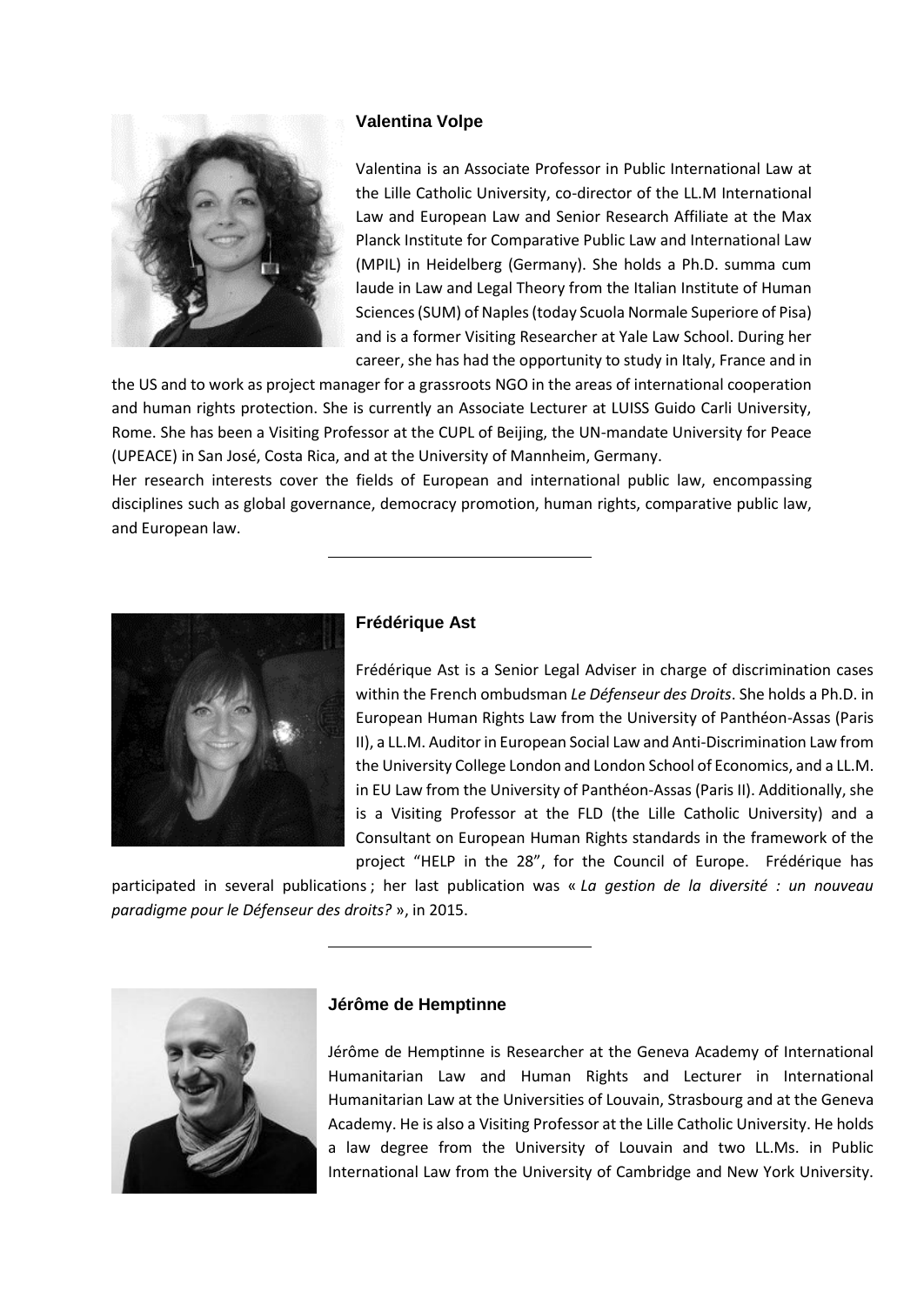He has worked at the Special Tribunal for Lebanon as a senior legal officer, at the Office of Legal Counsel of the UN in New York and at the International Criminal Tribunal for the former Yugoslavia, where he notably acted as Head of Cabinet for the President. His research focuses on modes of liability for international crimes, the qualification of armed conflicts and institutional aspects of international criminal courts and tribunals, encompassing disciplines such as International Humanitarian Law, Qualification of Armed Conflict, International Criminal Court and Modes of International Responsibility.



# **Kalliopi Kyriakopoulou**

Kalliopi Kyriakopoulou is a Visiting Professor at the Lille Catholic University and an Assistant Professor at the Bader International Study Centre Queen's University (BISC) teaching European Politics and Integration. She holds a Ph.D. in Politics and Government. Among her publications: "Authoritarian states and Internet social media: Instruments of democratization or instruments of control?" (Human Affairs, 2012) and "Presence and Behaviour: Black and Minority Ethnic MPs in the United Kingdom – An Exploratory Study" (2011).



## **Ludovic Hennebel**

Ludovic Hennebel is Professor at the Fund for Scientific Research (F.N.R.S., Belgium) and member of the Perelman Centre of the Law School of the Université Libre de Bruxelles. Currently, Ludovic is also a Professor of Law at the Faculty of Law of Aix-en-Provence and the Director of the Institute of International Humanitarian Studies, the Master NOHA Humanitarian Action and Law. He is in charge of the Clinic of International Human Rights Law. He holds a Ph.D. in Law, an LL.M. in International Human Rights Law, and the René Cassin Diploma on international human rights law. He also holds the Chair of

Excellence in International Human Rights and Global Law at the Aix-Marseille University. Similarly, he has led a part of his research as a visiting scholar at Harvard Law School and New York University Law School. His research focuses on International Human Rights Law and on transnational and Global Law. Ludovic Hennebel is the author and editor of several books, articles and essays on international human rights law, global justice, transnational and global law. His most recent work is « Traité de droit international des droits de l'homme », published in 2016.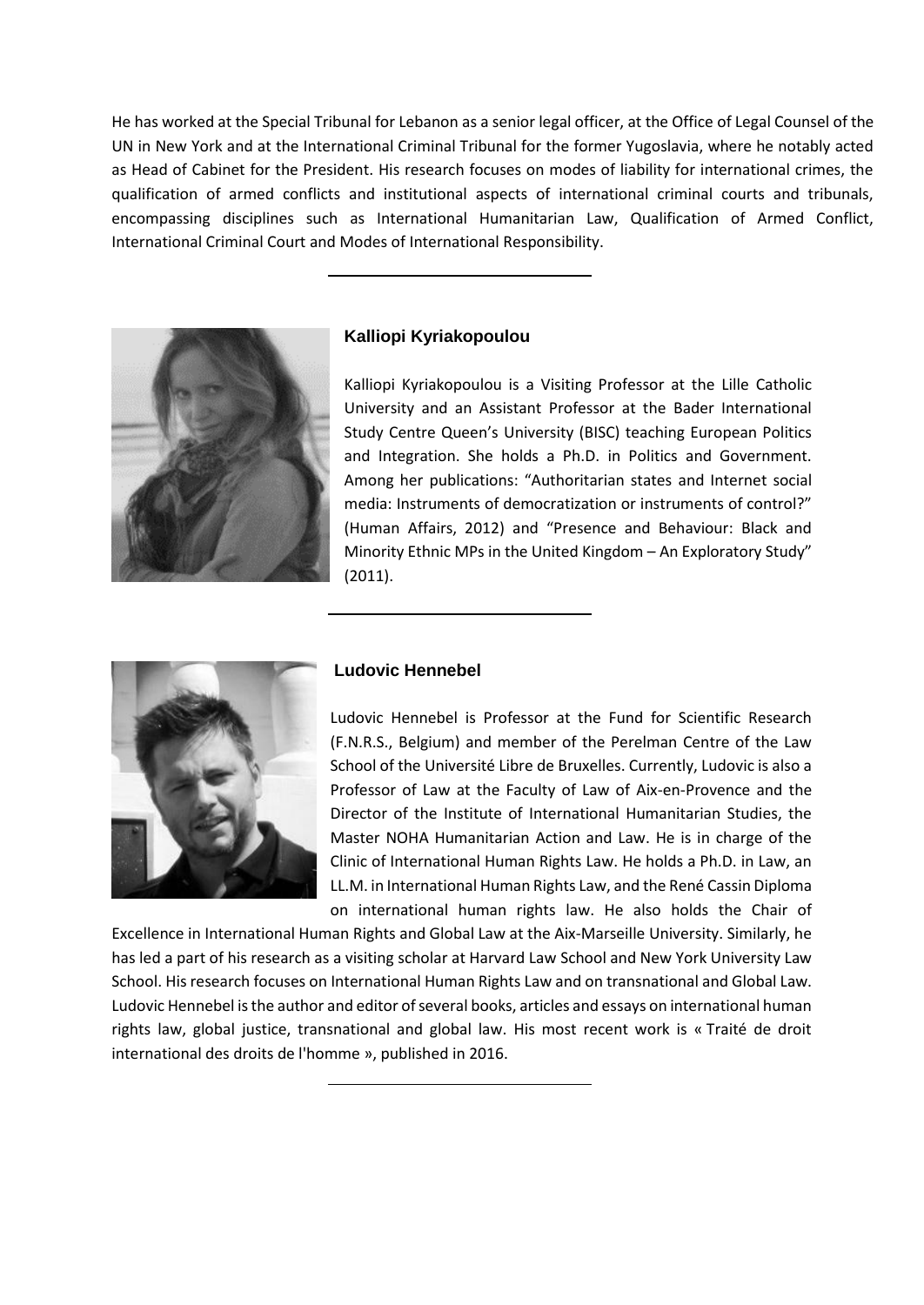

# **Céline Husson-Rochcongar**

Céline Husson-Rochcongar is a Lecturer in Public Law at the Jules Verne University of Picardie and a Visiting Professor at the Lille Catholic University. She holds a Ph.D. in Law from the University of Strasbourg and the University of Geneva. Céline is a Member of the University Centre for Research on Public Action and Politics, Epistemology and Social Sciences (CURAPP-ESS, in French) and the Scientific Steering Committee of the Epistemology of SHS (COPISTEMO, in French), axis of the European House of Human Sciences and Society of Lille. Her last publication is « Droit

international des droits de l'homme et valeurs. Le recours aux valeurs dans la jurisprudence des organes spécialisés », in 2012.



**Oriane Cabaret**



## **Silvia D'Ascoli**

Silvia D'Ascoli is an Italian lawyer and an international criminal prosecutor who has worked for more than ten years in the field of International Criminal Law and Human Rights. Between 2007 and 2015, Silvia served as legal officer for the Office of the Prosecutor of the UN International Criminal Tribunal for the Former Yugoslavia (ICTY), where she worked for the Trial and the Appeals Section, focusing on war crime cases concerning Kosovo and Bosnia, including the case *Prosecutor v. Ratko Mladić*. She holds a Ph.D. in Law from the European University Institute (Florence, Italy). Since 2011, she is a Visiting Professor at the Lille Catholic University & Paris. She regularly publishes in international legal journals and is the author of a monograph on Sentencing in International Criminal Law, published in

2011 by Hart Publishing. Her experience also includes work with NGOs (Amnesty International, Avocats Sans Frontières, Intersos). In this capacity, she served as a trainee within the Italian Training Network of Amnesty International (AI); she was a member of AI's Italian Committee on Refugee and Migration; of the Board Committee on International Policy; a Research Assistant at the International Secretariat of AI, in London; and a member of the Italian Delegation to the 2007 International Council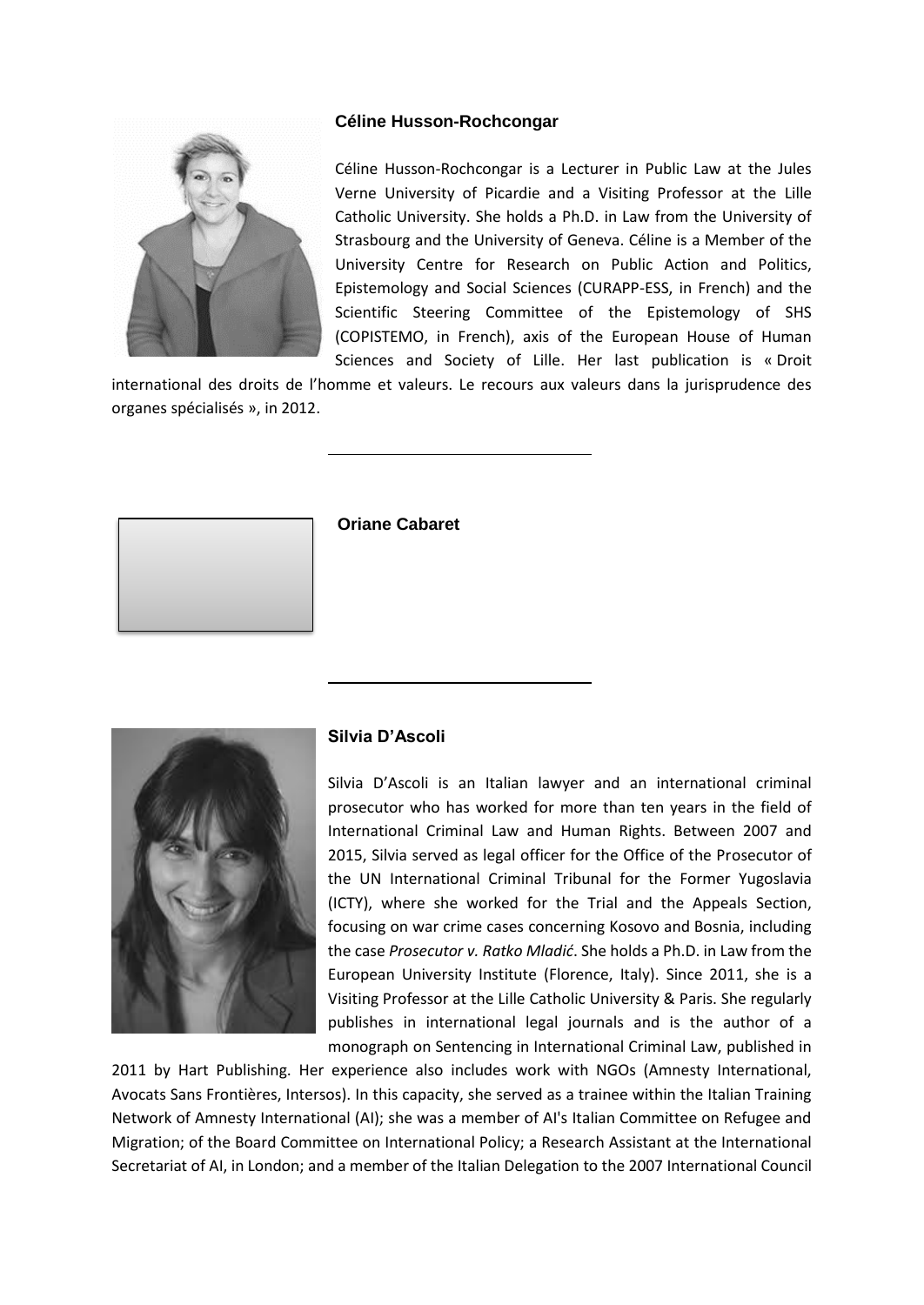Meeting of AI, in Mexico. For Intersos, Silvia worked as Head-of-Project of a refugee/migrant-related project in Calabria (Italy), funded by the Italian Ministry of Interior and the EU. Silvia is also a member of the Justice Rapid Response Roster of Experts for human rights investigations in conflict zones.



## **Catherine Denis**

Catherine Denis is a lawyer at the Brussels' Bar (since 1999) who has worked for more than ten years in the field of International Criminal Law, Transitional Justice and Human Rights. Currently, she is a Visiting Professor at the Lille Catholic University and a Project Officer at the European Commission. Catherine was part of the team of Legal Representation of victims at the International Criminal Court (2009-2015) and served as Legal Officer at the International Criminal Tribunal for Rwanda (Judgment Coordinator and Legal Officer to the President of the Tribunal)

between July 2004 and November 2008. She also worked as a Legal Officer and Legal Consultant at the Office of Legal Affairs (UN) between November 2008 and December 2010. During her time as an attorney for Van Den Berg and Partners where she practiced Refugee Law and Human Rights, and with Avocats Sans Frontière Catherine provided legal counsel to Headquarters and missions (in Burundi, CAR, DR Congo, Tunisia, Uganda), including in International Criminal law, transitional justice, contractual matters and institutional legal policy. As well as advocating before international organizations, including EU and International Criminal Court.

Catherine Denis holds a Ph.D. in Law and it was published as a book in 2004 under the title: "Le pouvoir normatif du Conseil de Sécurité des Nations Unies").



## **Ana-Maria Telbis**

Ana-Maria Telbis was admitted as a qualified lawyer in the Timis Bar Association (2006), and she is currently a Visiting Professor at the Lille Catholic University. She also works as consultant in Human Rights and the Rule of Law and trains legal professionals and law enforcement officials on ECHR standards. Ana-Maria is the Founder and Managing Director of EHRA (European Human Rights Association), the Association develops and delivers tailor-made training for contracting States' judicial and legal communities, provides awareness-raising

activities and carries out research and other knowledge assignments. She holds a law degree from the West University of Timisoara, Romania (2005), a Master's degree in Business Law from the same university (2008), as well as a High Diploma in Comparative Law from the International Faculty of Comparative Law of Strasbourg, France (2007). She also holds a Postgraduate degree in International Humanitarian Law with the University of Nice-Sophia Antipolis, France and the International Institute of Humanitarian Law in San Remo, Italy (2012).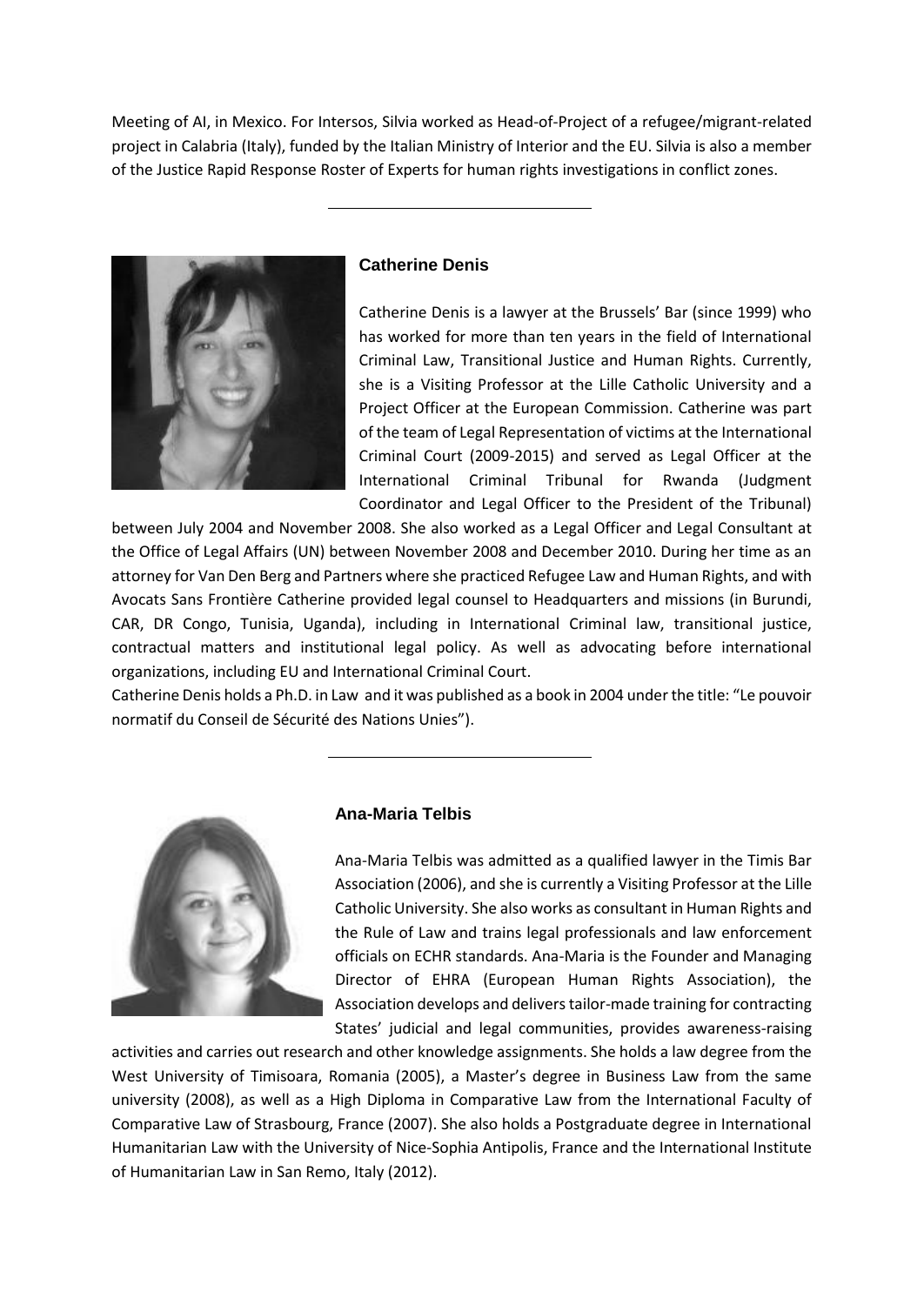She has worked at the European Court of Human Rights for four years (2008-2012), processing cases against Romania and being involved in other related activities. She mostly focused her work on issues related to effective investigations, length of proceedings (Article and the protection of property. Her area of expertise extends to procedural matters before the Committee of Judges of the European Court of Human Rights, having broad experience with methodical and synthesised treatment of large group of cases of repetitive nature. She has previous experience working with other NGOs namely for the International Bar Association (2008), where she was involved in outreach and monitoring activities with the IBA-ICC (International Criminal Court) Programme in The Hague, the Netherlands.



### **Xavier Pacreau**

Xavier Pacreau is Associate Professor in Public Law at the Lille Catholic University, he is currently the Director of both the European LL.B. and the Franco-German and European LL.M. He teaches Public Law, Constitutional law, and Refugee Law. At present he is a research associate at the Centre Thucide (Université Paris 2 Pantheon-Assas), a member of the C3RD (research centre on the interlinkage between the risk and the law) and since September 2011 Xavier works at the National court of asylum as a judge, among his responsibilities as a judge he is representing the UN Refugee Agency (UNHCR). He holds a

Ph.D. in Law and Public International law about Preventive self-defence (with the highest honour) from the University Paris 2 Panthéon-Assas. His contemporary research topics are International Criminal Law, the Use of Force, the Humanitarian law as well as Asylum Rights. His most recent publications are « Les Etats-Unis et la justice pénale internationale » in Dictionnaire encyclopédique de la justice pénale internationale," dir. O.Beauvallet and "Commentaire article par article du Statut de Rome de la Cour Pénale Internationale", 2012, Julian Fernandez and Xavier Pacreau.



#### **Sébastien Botreau-Bonneterre**

Sebastien Botreau-Bonneterre is the director of The International Institute for Human Rights and Peace, which aims at promoting and defending human rights, international humanitarian law and peaceful settlement of disputes. He is also the *Cooperation Attaché* at the French Embassy in Macedonia, as such he supervises the Macedonian and French cooperation in the fields of Human Rights, Governance.

Sebastien has strong interests and competences in International Humanitarian Law, International Criminal Law and Human Rights applied to armed forces as he worked as a legal advisor for the Office of Armed Conflict, French Ministry of Defence.

He holds an LL.M. in Public Law from the University of Caen, an LL.M. in Fundamental Rights, and an LL.M. in Judicial Career, all from the University of Caen.